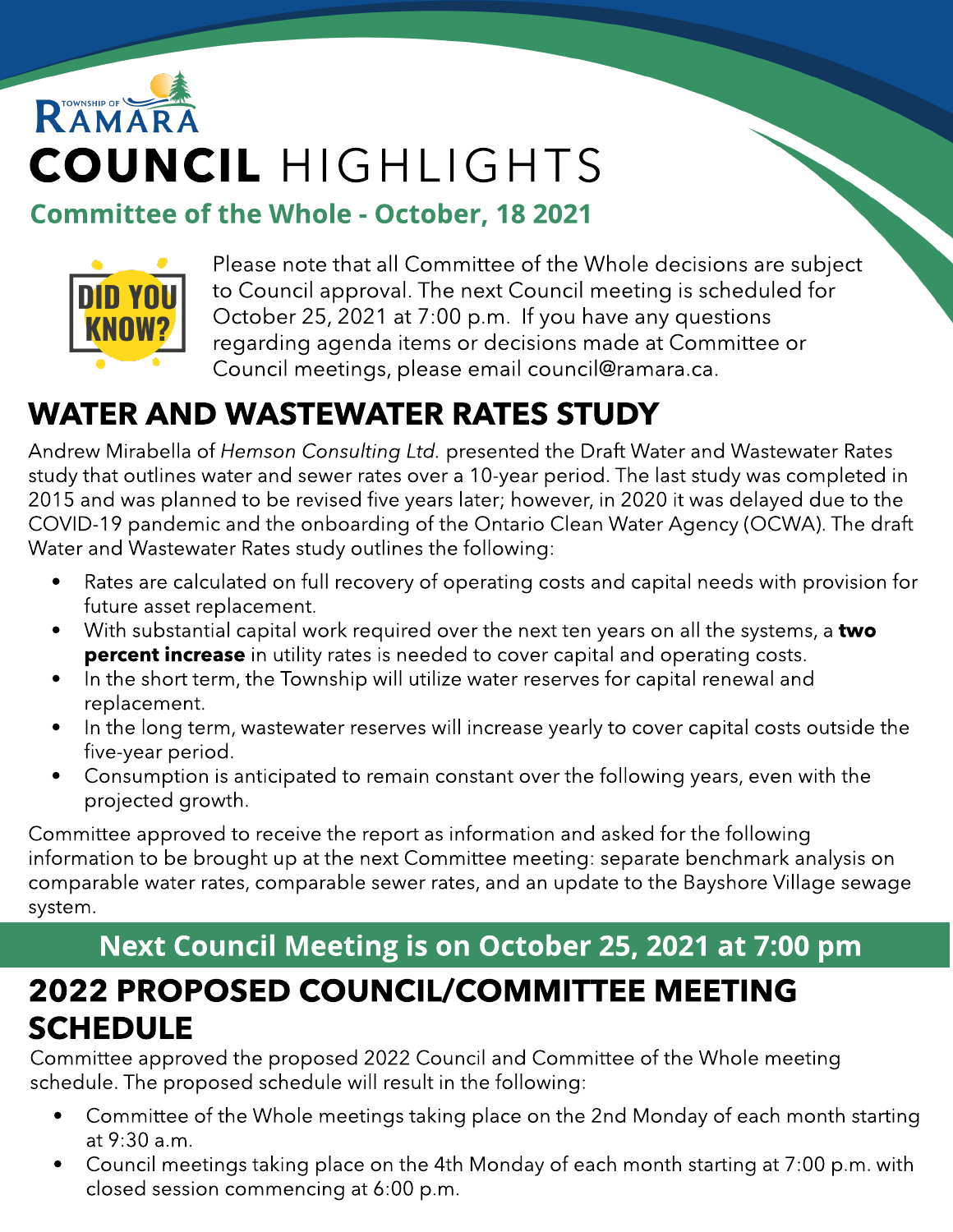- No meetings will be held on Holiday Mondays or the 5th Monday in corresponding months.
- No meetings will be held during Council's designated summer holiday or winter holidays.
- No meeting will take place on October 17th as it is one week before elections.

Please note that between August 19th and November 14th, Council may be in a potential Lame Duck (less than 75% or six members of Council seek re-election). If this occurs, it will limit Council spending, prevent hiring/dismissing staff, appointing or removing a municipal officer, or creating liability for the Municipality. The Procedural Bylaw will be presented to Council in November of 2021, with the required amendments.

#### **[Click](https://ramara.civicweb.net/portal/) [here](https://ramara.civicweb.net/portal/) [for](https://ramara.civicweb.net/portal/) [full](https://ramara.civicweb.net/portal/) [Council](https://ramara.civicweb.net/portal/) [Agenda](https://ramara.civicweb.net/portal/) [and](https://ramara.civicweb.net/portal/) [Minut](https://ramara.civicweb.net/portal/)es**

### MUNICIPAL RESIDENTIAL DRINKING WATER SYSTEM FRAGMENTATION

PAID PARKING WITH HONK Resource Manager provided Committee with a report on the complex process of decommissioning or fragmenting a municipal water system. At the May 17, 2021 Committee of the Whole meeting, staff presented a report on the seven municipally owned water treatment and distribution systems and outlined the operating costs versus the revenue generated per system. Staff found that some of the smaller systems are generating no revenue and are operating at a deficit, Committee asked for staff to investigate the feasibility of decommissioning water systems operating in a negative. The fragmentation process is outlined below:

- A written report prepared by a professional engineer is required to describe how the current users would obtain drinking water if the fragmentation proceeded, an assessment of the potential risks, and the availability of safe and sustainable sources of treated water.
- A public meeting between the Township and affected residents to discuss the proposed fragmentation.
- Completed Municipal Class EA.
- Completed application to the Ministry of Environment, Conservation and Parks (MECP) that is consistent with the purposes of the Safe Drinking and Water Act.

Committee approved to include \$50,000 in the proposed 2022 budget to retain the services of a professional engineer to prepare a written report that contains a detailed description of how drinking water would be obtained by the current users of the systems that would no longer be served if the fragmentation proceeded. Council also approved to bring a separate report to Council that would provide user fees for both of the two systems: Davy Drive and Park Lane waterworks.

### REQUEST FROM THE TOWNSHIP OF SEVERN FOR THE TOWNSHIP OF RAMARA TO PROVIDE ANIMAL (CANINE) CONTROL SERVICES

Jon Popple, Manager of Community Standards, provided a report to Council with the request from Severn to utilize Township of Ramara Animal Control (Canine) Services over a five year term. The Township of Severn would pay the Township of Ramara a flat fee of \$5,000, for the first year, and a \$50 per hour fee with a minimum of 3 hours to be invoiced per call that occurs afterhours. Committee approved to bring a report to the next Committee of the Whole that would examine the call locations in Severn and comparable statistics on Animal (Canine) Control services.